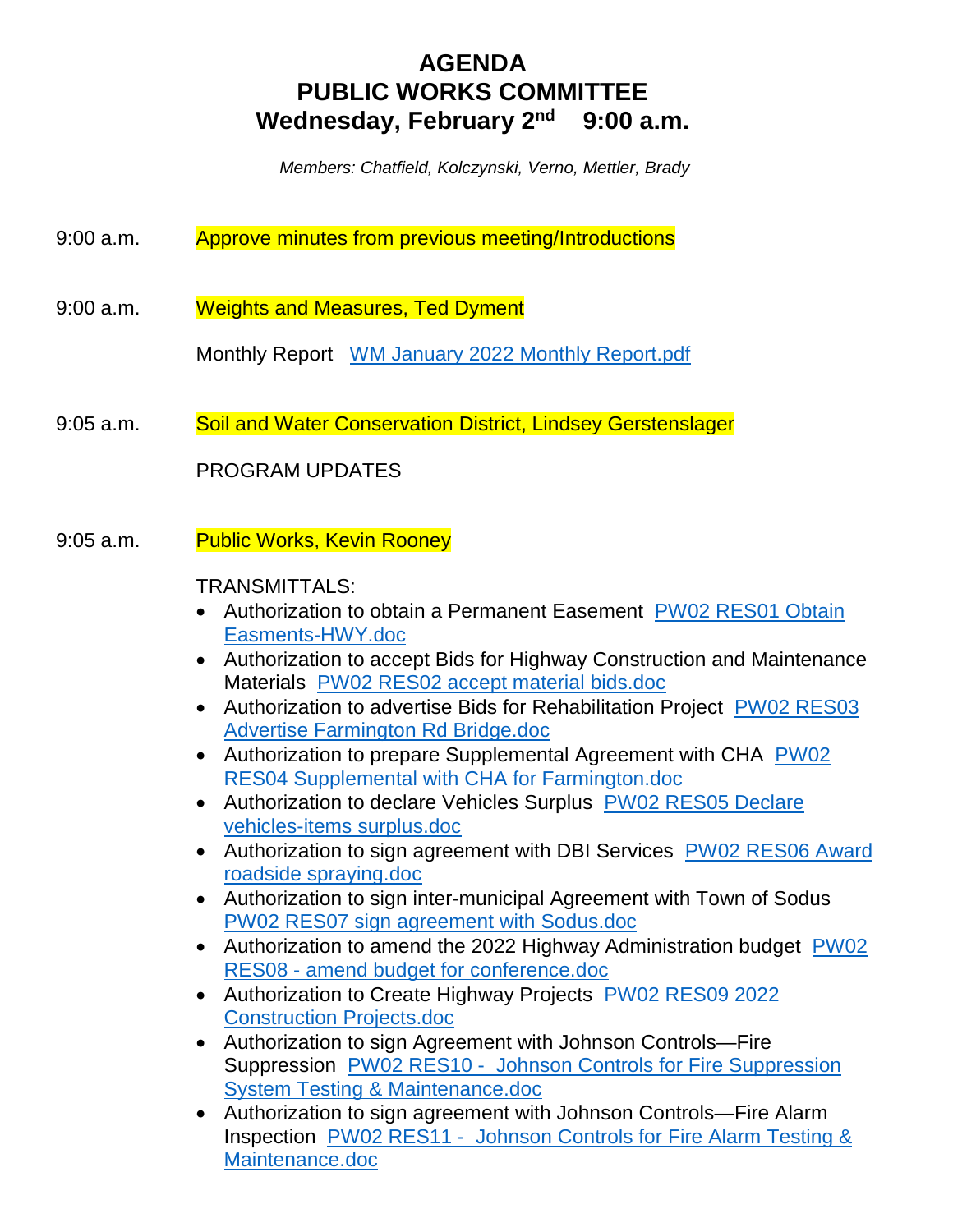- Authorization to amend Lease Agreement PW02 RES12 amendment to Lease Agreement for RPCN.doc
- Authorization to Amend Trane Service Agreement PW02 RES13 Amend Trane Service Aggreement.doc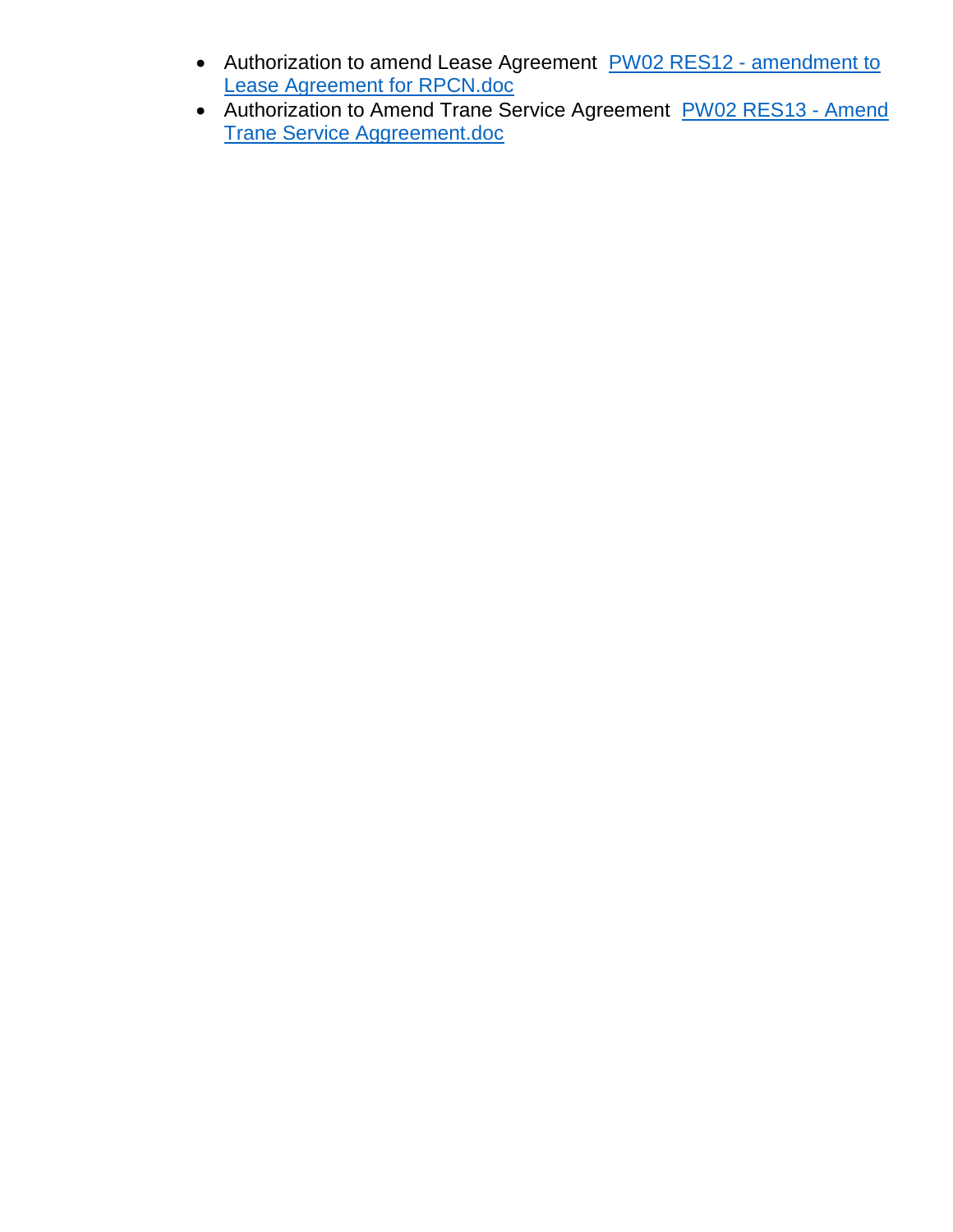# **WAYNE COUNTY DEPARTMENT OF WEIGHTS MEASURES - CONSUMER AFFAIRS**



#### PUBLIC WORKS COMMITTEE MONTHLY REPORT

January 2022

Theodore Dyment Director

# **Monthly Device Inspection Test Results**

|                         | <b>Total</b>   | <b>Results of Initial Tests</b> |                |      |                |                       |              | <b>Total</b>    | <b>Incorrect</b><br><b>Visual</b> | No.<br><b>Devices</b> |
|-------------------------|----------------|---------------------------------|----------------|------|----------------|-----------------------|--------------|-----------------|-----------------------------------|-----------------------|
|                         | <b>Devices</b> | Total<br><b>Test Correct</b>    |                |      |                | <b>Test Incorrect</b> |              | <b>Rechecks</b> | <b>Inspection</b>                 | Not                   |
| Device Type             |                | <b>Initial</b>                  | Correct        | %    | <b>Plus</b>    | <b>Minus</b>          | <b>Other</b> |                 |                                   | <b>Tested</b>         |
| Computing Scale         | 5              | 5                               | 5              | 100% | 0              | 0                     | 0            | 0               | 0                                 | 0                     |
| Pre-Pack Scale          |                |                                 |                |      |                |                       |              |                 |                                   |                       |
| Customer Scale          |                |                                 |                |      |                |                       |              |                 |                                   |                       |
| Vehicle Scale           | 1              | $\mathbf{1}$                    | 0              | 0%   | 1              | 0                     | 0            | 0               | $\mathbf 0$                       | 0                     |
| Monorail Scale          |                |                                 |                |      |                |                       |              |                 |                                   |                       |
| Prescription Scale      | 16             | 16                              | 16             | 100% | $\mathbf 0$    | 0                     | 0            | $\mathbf 0$     | 0                                 | 0                     |
| Hopper/Batch/Tank Scale |                |                                 |                |      |                |                       |              |                 |                                   |                       |
| Platform Scale          | 4              | $\overline{4}$                  | 4              | 100% | $\mathbf 0$    | 0                     | 0            | 0               | $\Omega$                          | 0                     |
| Livestock Scale         |                |                                 |                |      |                |                       |              |                 |                                   |                       |
| Miscellaneous Scale     | 8              | $\overline{7}$                  | 6              | 86%  | 0              | 1                     | 0            | 1               | $\mathbf{1}$                      | 0                     |
| Petroleum Pump          | 41             | 38                              | 31             | 82%  | $\overline{2}$ | $\Omega$              | 5            | 3               | 15                                | 0                     |
| Petroleum Meter VTM     | $\mathbf{1}$   | 0                               | 0              | 0%   | 0              | 0                     | 0            | 1               | 0                                 | 0                     |
| Meter Other             |                |                                 |                |      |                |                       |              |                 |                                   |                       |
| Rack Meter              |                |                                 |                |      |                |                       |              |                 |                                   |                       |
| Liquid Measure          |                |                                 |                |      |                |                       |              |                 |                                   |                       |
| Volumetric Measure      |                |                                 |                |      |                |                       |              |                 |                                   |                       |
| Linear Measure          |                |                                 |                |      |                |                       |              |                 |                                   |                       |
| Linear Measuring Device | $\overline{7}$ | $\overline{7}$                  | $\overline{7}$ | 100% | 0              | $\Omega$              | $\Omega$     | 0               | 0                                 | $\Omega$              |
| Timing Device           |                |                                 |                |      |                |                       |              |                 |                                   |                       |
| <b>Taximeter</b>        |                |                                 |                |      |                |                       |              |                 |                                   |                       |
| Miscellaneous Device    |                |                                 |                |      |                |                       |              |                 |                                   |                       |
| <b>LPG Meters</b>       |                |                                 |                |      |                |                       |              |                 |                                   |                       |
| Non-Commercial Devices  |                |                                 |                |      |                |                       |              |                 |                                   |                       |
| <b>Weights Pharmacy</b> | 348            | 348                             | 348            | 100% | 0              | 0                     | 0            | $\mathbf 0$     | 0                                 | 0                     |
| <b>Weights Other</b>    | 11             | 11                              | 11             | 100% | 0              | 0                     | $\mathbf 0$  | 0               | 0                                 | 0                     |

# **Package Checking**

# **Samples Collected**

| Gasoline    | 10 |  |  |
|-------------|----|--|--|
| Diesel Fuel |    |  |  |

#### **Fines**

| Wo. | Total: | nn |
|-----|--------|----|

Misc. Packages checked not reported, rough guess: 0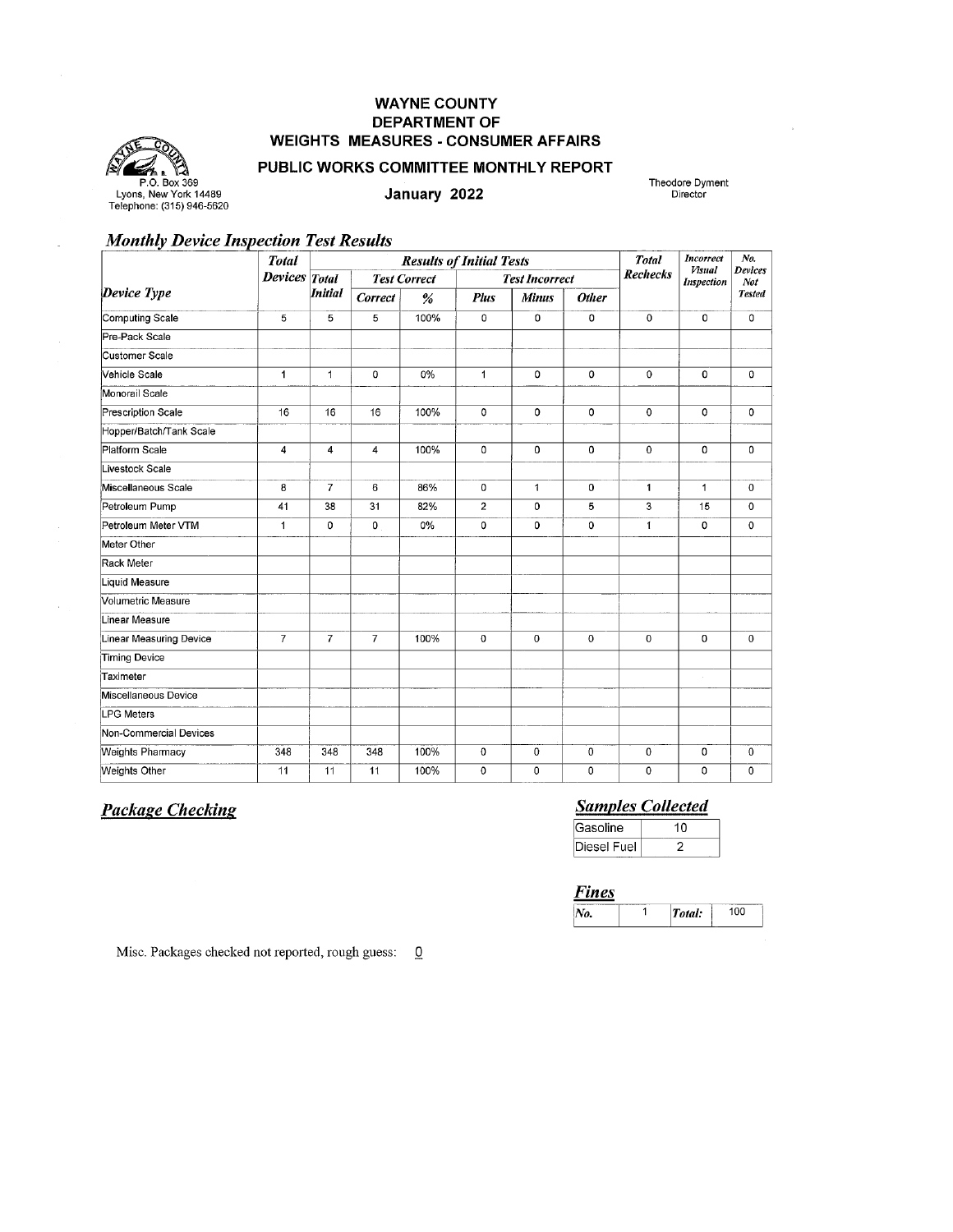# **WAYNE COUNTY DEPARTMENT OF WEIGHTS MEASURES - CONSUMER AFFAIRS**



## PUBLIC WORKS COMMITTEE MONTHLY REPORT

January 2022

Theodore Dyment Director

# **Scanner Pricing Acccuracy**

| $\mathcal{I}$ <i>ype of Inspection</i> | # of<br><i>Inspections</i> | # Items<br><b>Checked</b> | # $Over$<br><b>Charges</b> | # Under<br><b>Charges</b> | <b>Not on File</b> | # Insp<br><b>Failed</b> | % Failed |
|----------------------------------------|----------------------------|---------------------------|----------------------------|---------------------------|--------------------|-------------------------|----------|
| Complaint - Individual Items           |                            |                           |                            |                           |                    |                         |          |
| Audit Inspections                      |                            |                           |                            |                           |                    |                         |          |
| <b>Full Inspections</b>                |                            |                           |                            |                           |                    |                         |          |
| Reinspections - Audit or Full          |                            |                           |                            |                           |                    |                         |          |

## **Establishment Vists: 37**

Notes:

Violation for a failure to notify. Petroleum pump(s).

1 consumer complaint. Resolved.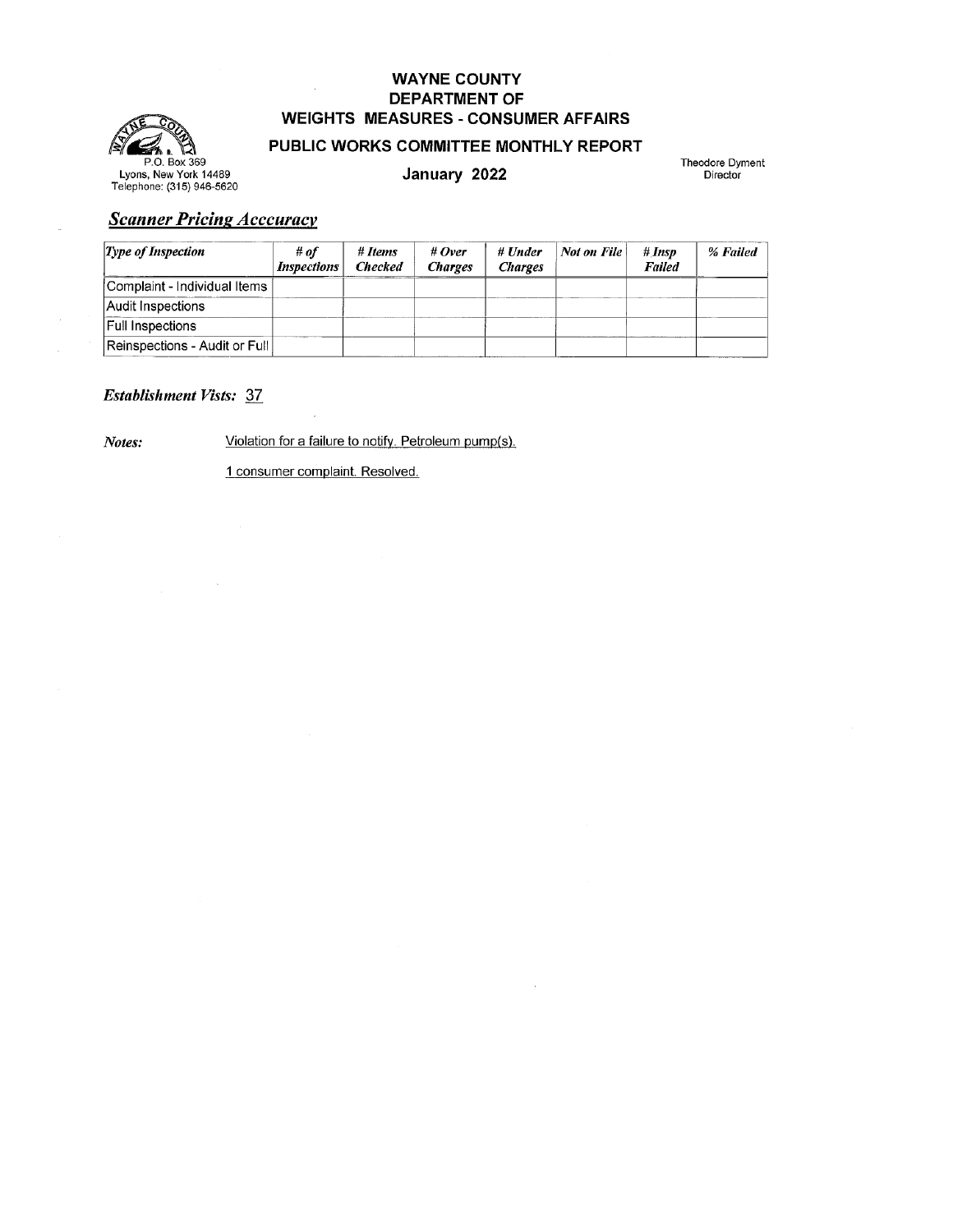Committee No. 3 Date: February 2, 2022 Committee Chair: Lynn Chatfield Department Head: Kevin Rooney

#### **AUTHORIZATION TO OBTAIN PERMANENT EASEMENTS FOR HIGHWAY PROJECTS**

WHEREAS, the Highway Department has a need to obtain easements for drainage projects where work will extend beyond the right-of-way, and

WHEREAS, staff from the Highway Department have met with the residents and have developed maps and descriptions to be filed with the County Clerk's office, and

WHEREAS, the list below identifies the property owners that will require easements:

Robert W. Pentycofe, 71115-00-418448, 8481 Wayne Center Road, Lyons NY 14489

Francis Viehmann, 71115-00-388418, 8432 Wayne Center Road, Lyons NY 14489

G&G Development II, LLC, 62117-10-385558 1249 Ridge Road, Ontario NY 14519

Norman A. Gerber, LLC., 62117-10-404518 1260 Ridge Road, Ontario NY 14519

now, therefore be it

RESOLVED, that the Chairman of the Board of Supervisors is authorized to sign easement documents, subject to the review and approval of the County Attorney as to form and content.

|              |  |                                                                                                      | Budgeted: yes ___ no___ Proposed Cost: ____ 0________ Reimbursed Amount ___________ County cost ___ 0________         |  |
|--------------|--|------------------------------------------------------------------------------------------------------|-----------------------------------------------------------------------------------------------------------------------|--|
|              |  |                                                                                                      | Departmental transfer \$________________________ from Account No. ___________________ to Account No. ________________ |  |
|              |  |                                                                                                      |                                                                                                                       |  |
|              |  |                                                                                                      |                                                                                                                       |  |
|              |  |                                                                                                      |                                                                                                                       |  |
|              |  |                                                                                                      |                                                                                                                       |  |
|              |  |                                                                                                      | Clerk, Board of Supervisors                                                                                           |  |
| Referred to: |  |                                                                                                      | Committee: ______ Ayes ______ Nays ______ Date: ___________ Signature: _____________________________                  |  |
|              |  | Committee: ______Ayes ______ Nays _______ Date: ___________Signature: ______________________________ |                                                                                                                       |  |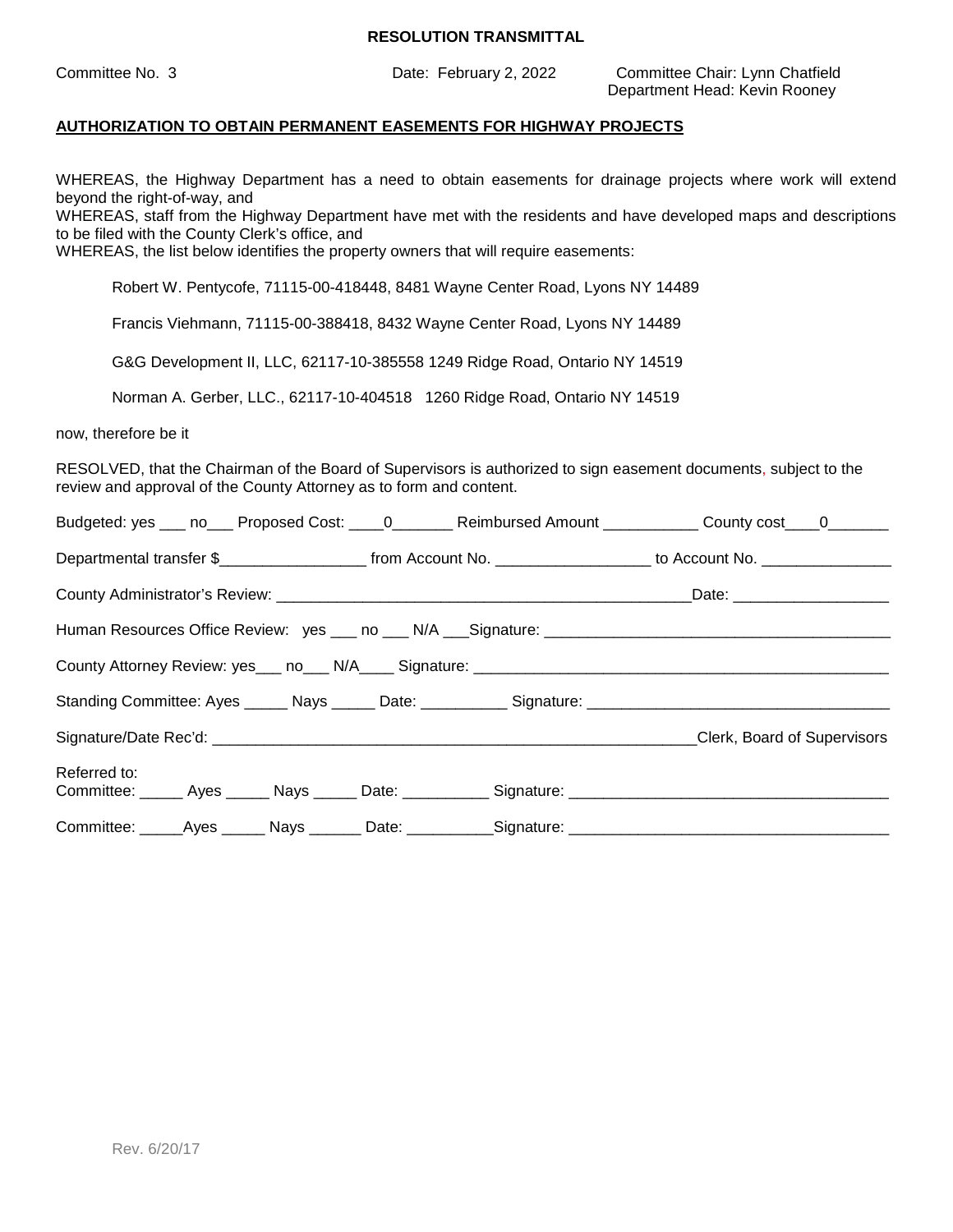Committee No. 3 Date: February 2, 2022 Committee Chair: Lynn Chatfield Department Head: Kevin Rooney

## **ACCEPT BIDS FOR HIGHWAY CONSTRUCTION AND MAINTENANCE MATERIALS**

WHEREAS, the Clerk of the Board of Supervisors has duly advertised for bids for various highway construction and maintenance materials for 2022; now, therefore, be it

RESOLVED, that upon the recommendation of the Superintendent of Public Works, the bids listed in the attached Bid Summary Booklet dated February 2022, a copy of which has been filed with the Clerk of the Board of Supervisors, are hereby accepted; and be it further

RESOLVED, that the low bid amounts for each item should be utilized unless there is appropriate reason to purchase differently as described in the bid book, and be it further

RESOLVED, that the bids listed be good for 1 year from the date of award, and be it further

RESOLVED, that any municipal highway department may purchase materials directly from the vendors pursuant to such bids, provided that the municipality shall accept sole responsibility for any payments due the vendor and for audit and inspection of the materials; and be it further

RESOLVED, that any bid not listed in the Bid Summary Booklet is hereby rejected.

|                                                                                                     |  | Budgeted: yes ___ no___ Proposed Cost: ____0________ Reimbursed Amount ___________ County cost____0_______                               |
|-----------------------------------------------------------------------------------------------------|--|------------------------------------------------------------------------------------------------------------------------------------------|
|                                                                                                     |  | Departmental transfer \$________________________________from Account No. ____________________________ to Account No. ___________________ |
|                                                                                                     |  |                                                                                                                                          |
|                                                                                                     |  |                                                                                                                                          |
|                                                                                                     |  |                                                                                                                                          |
|                                                                                                     |  |                                                                                                                                          |
|                                                                                                     |  | Signature/Date Rec'd: Clerk, Board of Supervisors                                                                                        |
| Referred to:                                                                                        |  |                                                                                                                                          |
| Committee: _____Ayes ______ Nays _______ Date: ___________Signature: ______________________________ |  |                                                                                                                                          |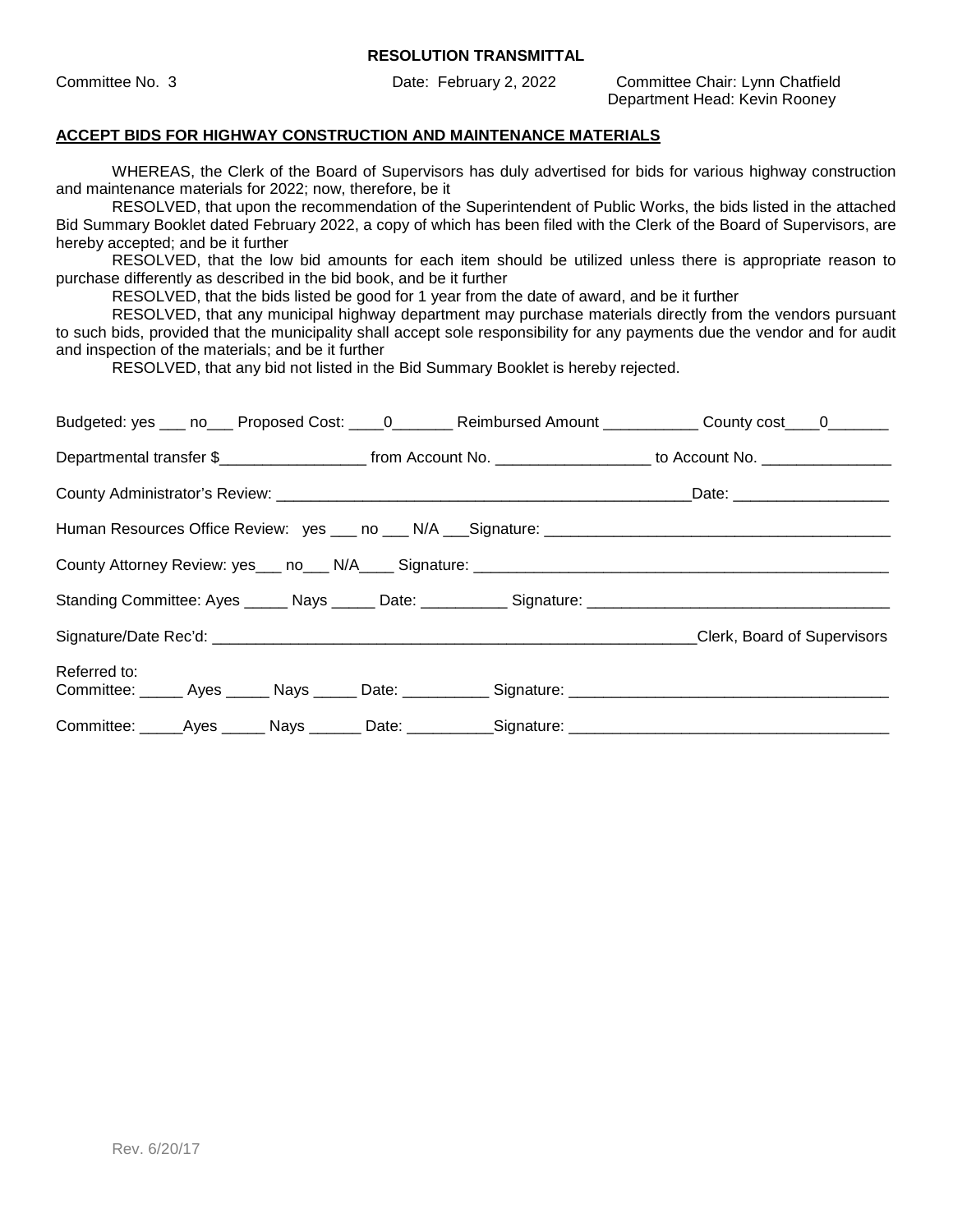| Committee No. 3 | Date: February 2, 2022 | Committee Chair: Lynn Chatfield |
|-----------------|------------------------|---------------------------------|
|                 |                        | Department Head: Kevin Rooney   |

#### **AUTHORIZATION TO ADVERTISE FOR BID FOR THE FARMINGTON ROAD BRIDGE REHABILITATION PROJECT**

WHEREAS, the design of the Farmington Road Bridge Project (4WA0.03) in Macedon has been completed and submitted to the NYSDOT for funding authorization; and

WHEREAS, the project must be advertised for competitive bid in accordance with Federal regulations; and

WHEREAS, the construction and construction inspection phases of the project are funded with 80% federal funds, 15% state funds and 5% local funds up to a maximum of \$701,560 (\$561,248 Federal) and any costs over the authorized project amounts will be the responsibility of Wayne County, now, therefore, be it

RESOLVED, that the Clerk of the Board is hereby designated and directed to publicly open the bid(s) at the time and place specified in the bid documents and to present a record of the bid(s) at the next meeting of the Board of Supervisors following the bid opening.

| Budgeted: yes ___ no___ Proposed Cost: ____ Reimbursed Amount ________ County cost_________ |  |  |  |                                                                                                                 |  |
|---------------------------------------------------------------------------------------------|--|--|--|-----------------------------------------------------------------------------------------------------------------|--|
|                                                                                             |  |  |  | Departmental transfer \$_______________________ from Account No. __________________ to Account No. ____________ |  |
|                                                                                             |  |  |  |                                                                                                                 |  |
|                                                                                             |  |  |  |                                                                                                                 |  |
|                                                                                             |  |  |  |                                                                                                                 |  |
|                                                                                             |  |  |  |                                                                                                                 |  |
|                                                                                             |  |  |  | Clerk, Board of Supervisors                                                                                     |  |
| Referred to:                                                                                |  |  |  | Committee: ______ Ayes ______ Nays ______ Date: ___________ Signature: _____________________________            |  |
|                                                                                             |  |  |  | Committee: _____Ayes ______ Nays _______ Date: ___________Signature: ______________________________             |  |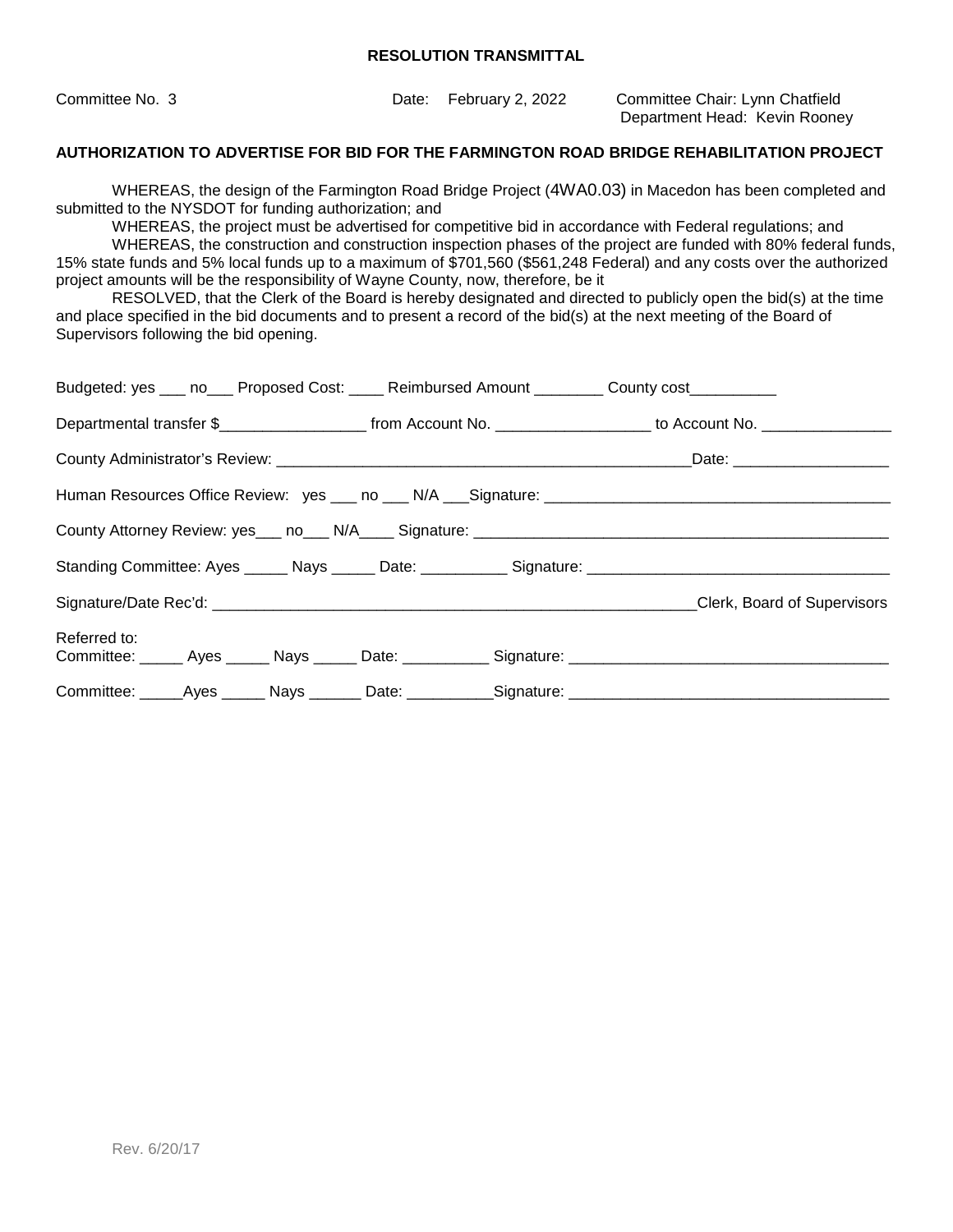Committee No. 3 Date: February 2, 2022 Committee Chair: Lynn Chatfield Department Head: Kevin Rooney

#### **AUTHORIZATION TO PREPARE A SUPPLEMENTAL AGREEMENT WITH CHA FOR THE FARMINGTON ROAD BRIDGE PROJECT**

WHEREAS, this project (PIN 4WA0.03) is federally funded and included on the current Transportation Improvement Plan; and

WHEREAS, the project shares will be 80% federal and 20% Local funds, but the project may receive State Marchiselli funds (15%) which will make the Local share only 5%; and

WHEREAS, the project is soon to be advertised for bid and is ready to start the construction phase, and

WHEREAS, CHA has proposed a fee of \$102,500, which has been approved by the NYSDOT, for the construction inspection and administration services; and now, therefore, be it

RESOLVED, that the Chairman of the Wayne County Board of Supervisors is hereby authorized and directed to execute a supplemental agreement on behalf of the County of Wayne, subject to the County Attorney's approval as to form and content, with CHA for the construction inspection services associated with the rehabilitation of the Farmington Road Bridge over Ganargua Creek in the Town of Macedon.

| Budgeted: yes no X Proposed Cost: \$102,500 Reimbursed Amount: \$97,375 County Cost: \$5,125                         |  |  |  |  |                                                                                                                    |  |
|----------------------------------------------------------------------------------------------------------------------|--|--|--|--|--------------------------------------------------------------------------------------------------------------------|--|
| Budgeted: yes ___ no___ Proposed Cost: ____ Reimbursed Amount ________ County cost_________                          |  |  |  |  |                                                                                                                    |  |
|                                                                                                                      |  |  |  |  | Departmental transfer \$________________________ from Account No. ___________________ to Account No. _____________ |  |
|                                                                                                                      |  |  |  |  |                                                                                                                    |  |
|                                                                                                                      |  |  |  |  |                                                                                                                    |  |
|                                                                                                                      |  |  |  |  |                                                                                                                    |  |
|                                                                                                                      |  |  |  |  |                                                                                                                    |  |
|                                                                                                                      |  |  |  |  |                                                                                                                    |  |
| Referred to:<br>Committee: ______ Ayes ______ Nays ______ Date: ___________ Signature: _____________________________ |  |  |  |  |                                                                                                                    |  |
| Committee: ______Ayes _______ Nays ________ Date: ___________Signature: ____________________________                 |  |  |  |  |                                                                                                                    |  |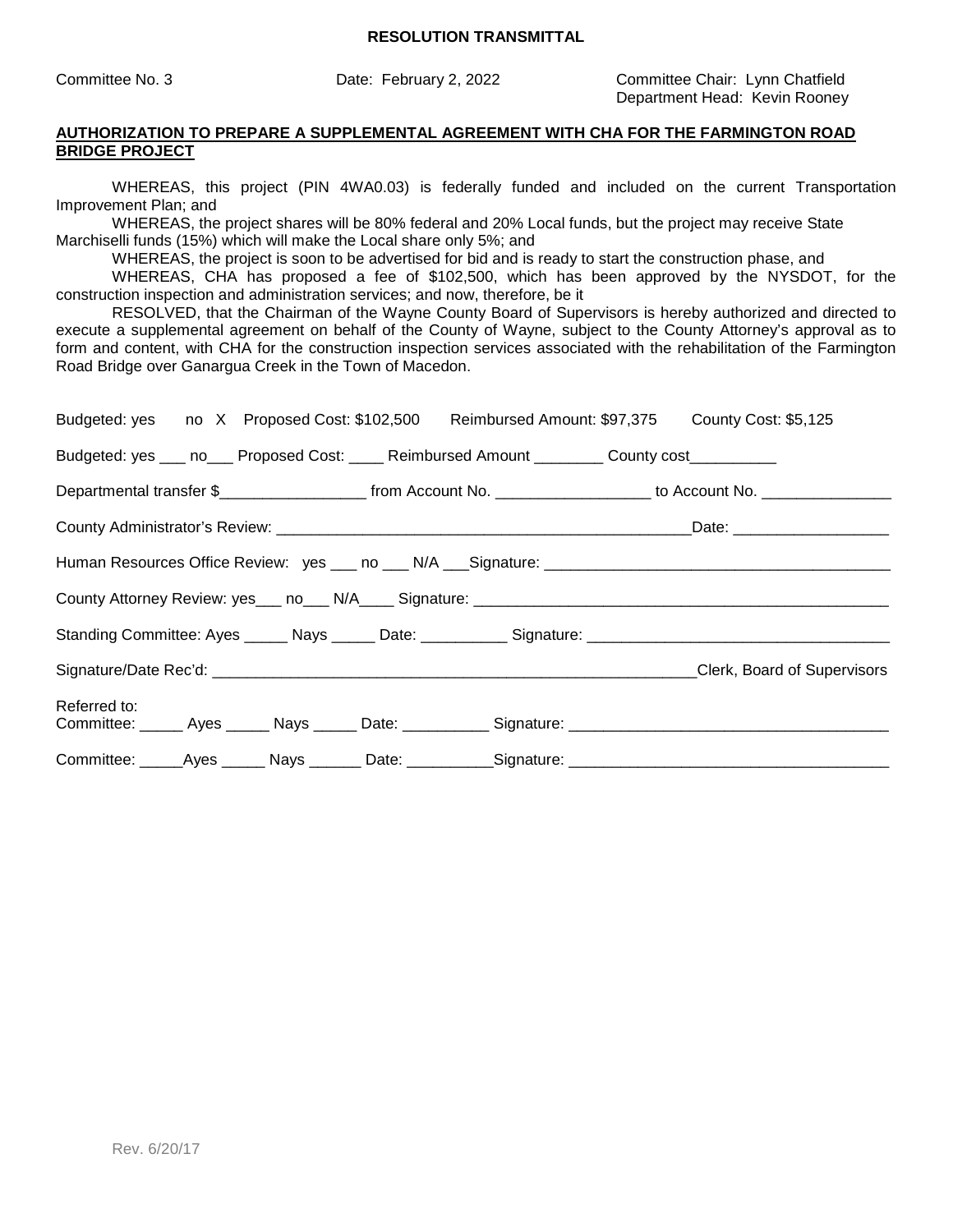Committee No. 3 Date: February 2, 2022 Committee Chair: Lynn Chatfield Department Head: Kevin Rooney

# **AUTHORIZATION TO DECLARE VEHICLES SURPLUS IN THE PUBLIC WORKS DEPARTMENT**

WHEREAS, the Central Garage Department has the vehicles listed below that should be disposed of as noted:

| 2014 Ford Interceptor (SO) | VIN 1FAHP2MT2EG182898        | Auction |
|----------------------------|------------------------------|---------|
| 2015 Ford Interceptor (SO) | <b>VIN 1FAHP2MT1FG168024</b> | Auction |
| 2015 Ford Interceptor (SO) | <b>VIN 1FAHP2MT3FG200312</b> | Auction |
| 2015 Ford Interceptor (SO) | VIN 1FAHP2MT8FG200306        | Auction |
| 2016 Ford Interceptor (SO) | VIN 1FAHP2MT9GG126590        | Auction |
| 2004 Dodge Pickup (SO)     | VIN 3D7KU26D94G235877        | Auction |

Now, therefore be it

RESOLVED, that the vehicles listed above be sold at an upcoming public auction, in accordance with the County's Equipment Disposition policy

| Budgeted: yes ___ no___ Proposed Cost: ____ Reimbursed Amount ________ County cost_________                          |  |  |
|----------------------------------------------------------------------------------------------------------------------|--|--|
| Departmental transfer \$_______________________ from Account No. __________________ to Account No. ____________      |  |  |
|                                                                                                                      |  |  |
|                                                                                                                      |  |  |
|                                                                                                                      |  |  |
|                                                                                                                      |  |  |
|                                                                                                                      |  |  |
| Referred to:<br>Committee: ______ Ayes ______ Nays ______ Date: ___________ Signature: _____________________________ |  |  |
| Committee: _____Ayes ______ Nays _______ Date: ___________Signature: _______________________________                 |  |  |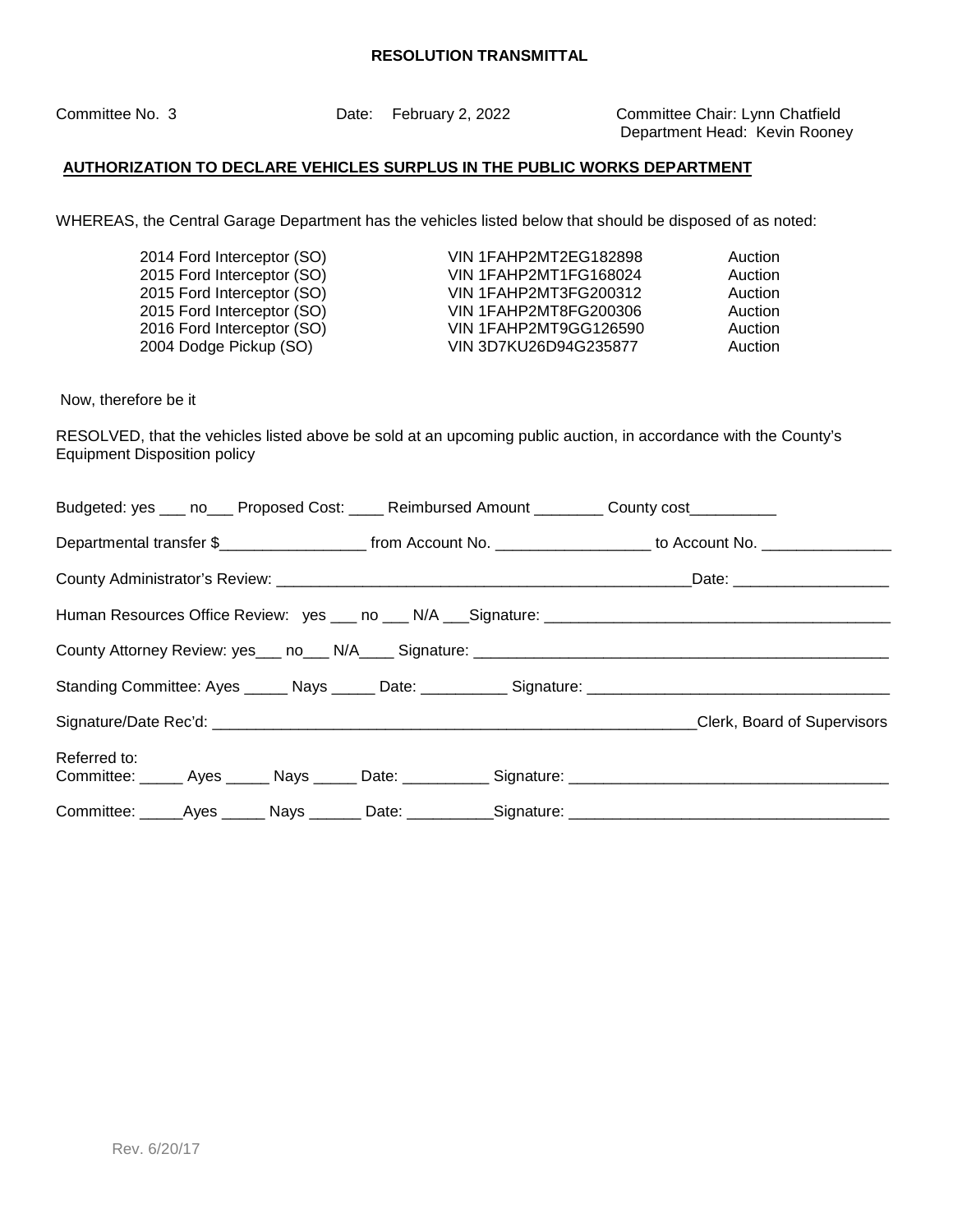Committee No. 3 Date: February 2, 2022 Committee Chair: Lynn Chatfield Department Head: Kevin Rooney

## **AUTHORIZATION TO ENTER INTO AGREEMENT WITH DBI SERVICES FOR ROADSIDE SPRAYING SERVICES**

WHEREAS, the Highway Department has previously hired a contractor to perform roadside spraying on County Roadways, and

WHEREAS, the Superintendent of Public Works has solicited for price proposals to provide roadside spraying services on County roadways and on several County properties, and

WHEREAS, the following price proposals were obtained based on the proposed scope of work:

| <b>DBI Services</b>      | \$12,247.50 |
|--------------------------|-------------|
| <b>Chase Enterprises</b> | \$13,158.75 |

now, therefore be it

RESOLVED, that the Chairman of the Board of Supervisors is authorized to sign an agreement with DBI Services, subject to the County Attorney's approval as to form and content, for the not-to-exceed amount of \$12,247.50

|                                                                                                                  |  |  |  | Budgeted: yes _x__ no___ Proposed Cost: __\$12,247.50____ Reimbursed Amount ____ County cost__\$12,247.50____ |
|------------------------------------------------------------------------------------------------------------------|--|--|--|---------------------------------------------------------------------------------------------------------------|
| Departmental transfer \$_______________________ from Account No. ___________________ to Account No. ____________ |  |  |  |                                                                                                               |
|                                                                                                                  |  |  |  |                                                                                                               |
|                                                                                                                  |  |  |  |                                                                                                               |
|                                                                                                                  |  |  |  |                                                                                                               |
|                                                                                                                  |  |  |  |                                                                                                               |
|                                                                                                                  |  |  |  | Clerk, Board of Supervisors                                                                                   |
| Referred to:                                                                                                     |  |  |  |                                                                                                               |
|                                                                                                                  |  |  |  |                                                                                                               |
|                                                                                                                  |  |  |  | Committee: ______Ayes _______Nays ________Date: ___________Signature: ______________________________          |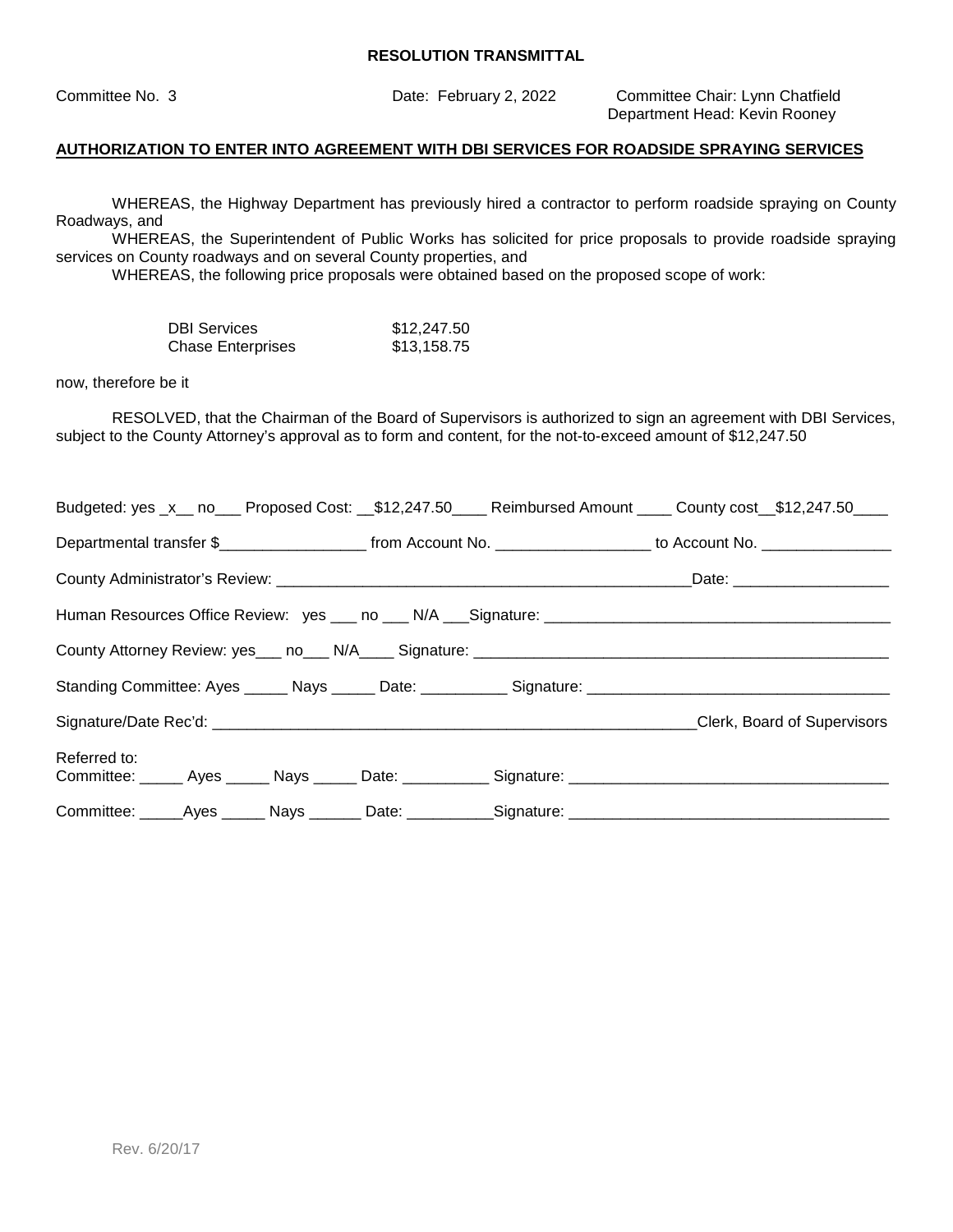Committee No. 3 Date: February 2, 2022 Committee Chair: Lynn Chatfield Department Head: Kevin Rooney

## **AUTHORIZATION TO SIGN INTER-MUNICIPAL AGREEMENT WITH TOWN OF SODUS**

WHEREAS, The Town of Sodus is progressing a bridge rehabilitation project utilizing Federal and State funding, and

WHEREAS, the design of the project will extend the limit of work outside of the town road highway boundary and into a property owned by Wayne County, and

WHEREAS, in lieu of a formal filed easement to perform this work, the NYSDOT will accept an inter-municipal agreement authorizing the Town of Sodus' project to utilize Wayne County property while completing the work, now, therefore be it

RESOLVED, that the Chairman of the Wayne County Board of Supervisors is authorized to sign an intermunicipal agreement with the Town of Sodus for property access, subject to the County Attorney's approval as to form and content.

|              | Budgeted: yes ___ no___ Proposed Cost: ____ Reimbursed Amount ________ County cost_________                     |
|--------------|-----------------------------------------------------------------------------------------------------------------|
|              | Departmental transfer \$_______________________ from Account No. ___________________ to Account No. ___________ |
|              |                                                                                                                 |
|              |                                                                                                                 |
|              |                                                                                                                 |
|              |                                                                                                                 |
|              |                                                                                                                 |
| Referred to: |                                                                                                                 |
|              | Committee: ______Ayes _______ Nays ________ Date: ___________Signature: ____________________________            |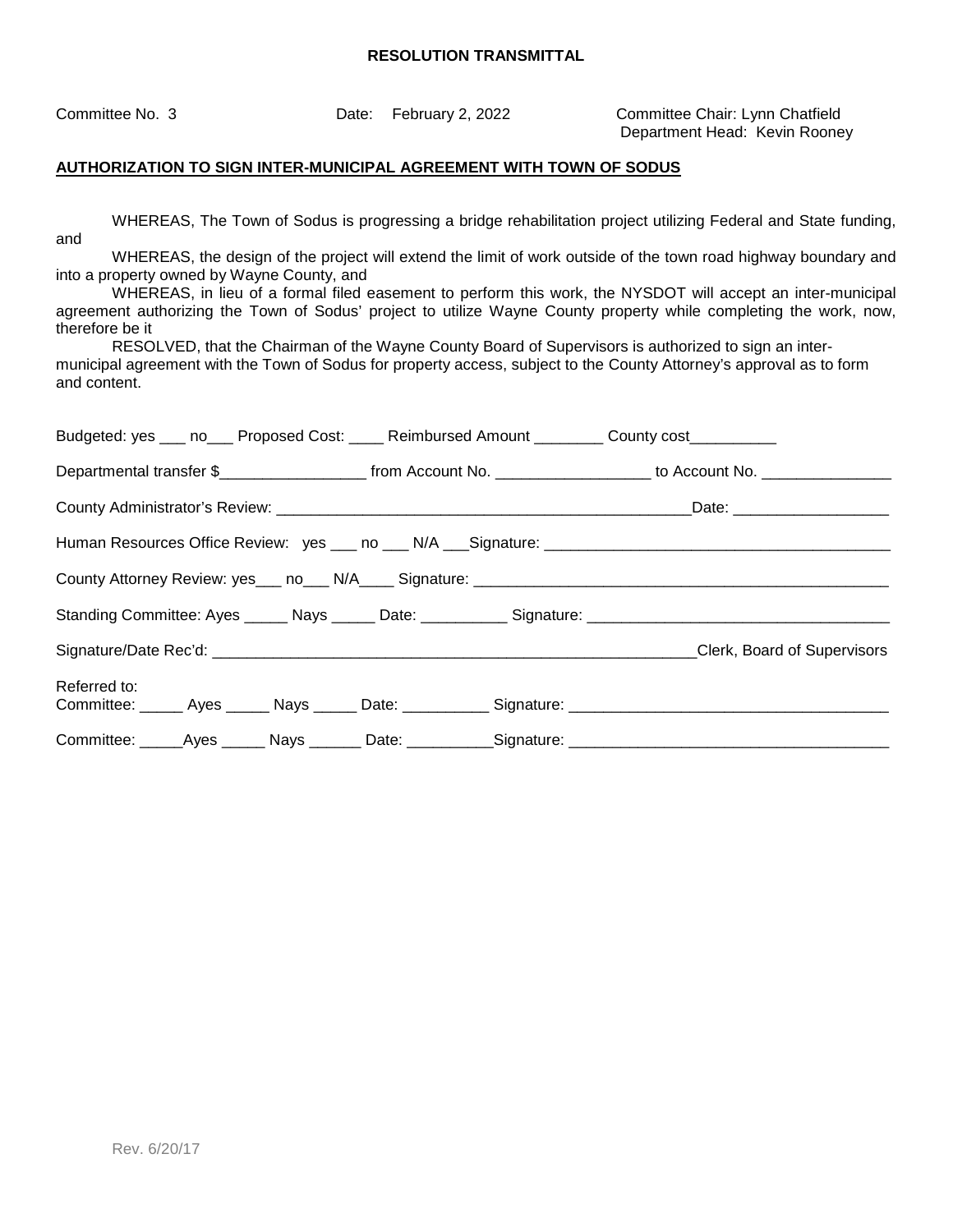Committee No. 3 Date: February 2, 2022 Committee Chair: Lynn Chatfield Department Head: Kevin Rooney

## **AUTHORIZATION TO AMEND THE 2022 HIGHWAY ADMINISTRATION BUDGET**

WHEREAS, in April 2022, the New York State Association of County Highway Superintendents Association (NYSCHSA) will be the host group for the National Association of County Engineers (NACE) annual conference in Buffalo NY, and

WHEREAS, it is expected that as the host group, NYSCHSA supports the conference with attendance and with volunteer efforts to help produce a meaningful conference, and

WHEREAS, the cost for the Superintendent of Public Works to attend this conference was not included in the 2022 budget, and

WHEREAS, the Superintendent of Public Works proposes to utilize available funds from the D fund reserve toward the registration and lodging costs associated with attending this national conference, now, therefore be it

RESOLVED, that the County Treasurer is hereby authorized to transfer \$1,395.00 from the D fund reserve and amend the 2022 Highway budget as follows:

# **D 5010 – Highway Administration**

(Appropriations) \$645.00 to .54410 Conference \$750.00 to .54485 Travel

| Budgeted: yes ___ no___ Proposed Cost: _1395___ Reimbursed Amount ________ County cost ___1395______                 |                             |
|----------------------------------------------------------------------------------------------------------------------|-----------------------------|
|                                                                                                                      |                             |
|                                                                                                                      |                             |
|                                                                                                                      |                             |
|                                                                                                                      |                             |
| Standing Committee: Ayes ______ Nays ______ Date: ___________ Signature: ___________________________                 |                             |
|                                                                                                                      | Clerk, Board of Supervisors |
| Referred to:<br>Committee: _____ Ayes _____ Nays _____ Date: __________ Signature: _________________________________ |                             |
| Committee: _____Ayes ______ Nays _______ Date: __________Signature: _______________________________                  |                             |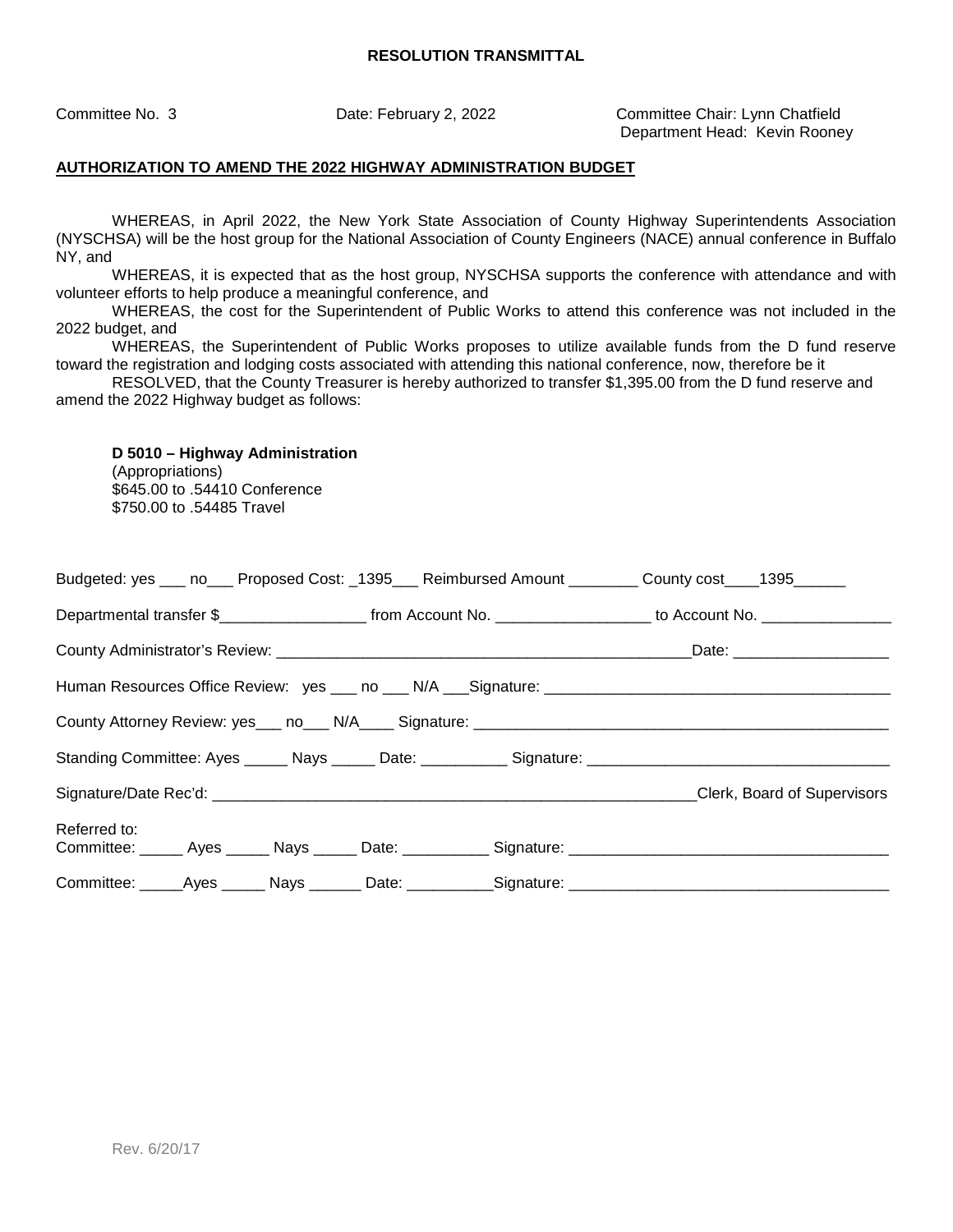Committee No. 3 Date: February 2, 2022 Committee Chair: Lynn Chatfield Department Head: Kevin Rooney

## **AUTHORIZATION TO CREATE PROJECTS IN THE HIGHWAY DEPARTMENT**

WHEREAS, in accordance with Section 115 of the Highway Law, the Superintendent of Public Works has prepared Project Statements for the proposed work for the following projects:

| 22-53                                                                            | Marion East Williamson Rd Recycle Project    | \$200,000     |  |  |
|----------------------------------------------------------------------------------|----------------------------------------------|---------------|--|--|
| 22-54                                                                            | Marion East Williamson Rd Paving Project     | \$50,000      |  |  |
| 22-55                                                                            | Furnace Rd Ontario Drainage/Shoulder Project | \$310,000     |  |  |
| 22-56                                                                            | Furnace Rd Ontario Recycle Project           | \$250,000     |  |  |
| 22-57                                                                            | Furnace Rd Ontario Paving Project            | \$280,000     |  |  |
| 22-58                                                                            | Lake Road Mink Creek Culvert                 | \$250,000     |  |  |
| 22-59                                                                            | North Geneva Rd Paving Project               | \$50,000      |  |  |
| 22-60                                                                            | Wayne Center Rd Recycle Project              | \$50,000      |  |  |
| 22-61                                                                            | Wayne Center Rose Rd Paving Project          | \$50,000      |  |  |
| 22-62                                                                            | Lakes Corners Rose Valley Drainage Project   | 90,000<br>S   |  |  |
| 22-63                                                                            | Lakes Corners Rose Valley Recycle Project    | \$50,000      |  |  |
| 22-64                                                                            | Lakes Corners Rose Valley Paving Project     | 50,000<br>\$. |  |  |
| 22-65                                                                            | Lake Bluff Rd Culvert Project                | \$50,000      |  |  |
| And a supplemental project statement of proposed work for the following project: |                                              |               |  |  |
| 20-70                                                                            | Marion East Williamson Rd Project            | \$155,000     |  |  |
| 20-79                                                                            | Lake Road Culvert Replacement Project        | 20,000<br>S.  |  |  |
| $21 - 32$                                                                        | <b>County House Road Project</b>             | \$ 60,000     |  |  |
| $21 - 42$                                                                        | North Geneva Drainage Rd Project             | \$25,000      |  |  |
| $21 - 50$                                                                        | <b>Surface Treating East Project</b>         | \$300,000     |  |  |
| $21 - 51$                                                                        | <b>Surface Treating West Project</b>         | \$300,000     |  |  |
|                                                                                  |                                              |               |  |  |

now, therefore, be it

RESOLVED, that the Project Statements prepared by the Superintendent of Public Works are hereby approved by the Board of Supervisors, and the Chairman of the Board and the Clerk of the Board are hereby authorized and directed to endorse such approval on the Project Statements; and be it further

RESOLVED, that the County Treasurer is hereby authorized and directed to create line items and transfer funds as listed below:

## **D5112 Road Construction**

(Appropriations) \$2,590,000 from .52600 Highway Construction to the following Chips Projects: \$200,000 to .52670 22-53 Marion East Williamson Rd Recycle Project \$ 50,000 to .52670 22-54 Marion East Williamson Rd Paving Project \$310,000 to .52670 22-55 Furnace Rd Ontario Drainage/Shoulder Project \$250,000 to .52670 22-56 Furnace Road Recycle Project \$280,000 to .52670 22-57 Furnace Road Ontario Paving \$250,000 to .52670 22-58 Lake Road Mink Creek Culvert Project \$ 50,000 to .52670 22-59 North Geneva Rd Paving Project \$ 50,000 to .52670 22-60 Wayne Center Rd Recycle Project \$ 50,000 to .52670 22-61 Wayne Center Rose Rd Paving Project \$ 90,000 to .52670 22-62 Lakes Corners Rose Valley Drainage Project \$ 50,000 to .52670 22-63 Lakes Corners Rose Valley Recycle Project \$ 50,000 to .52670 22-64 Lakes Corners Rose Valley Paving Project \$ 50,000 to .52670 22-65 Lake Bluff Rd Culvert Project \$300,000 to .52670 21-50 Surface Treating East Project \$300,000 to .52670 21-51 Surface Treating West Project \$ 60,000 to .52664 21-32 County House Rd Project \$ 25,000 to .52664 21-42 North Geneva Road Project \$155,000 to .52663 20-70 Marion East Williamson \$ 20,000 to .52663 20-79 Lake Rd Culvert Project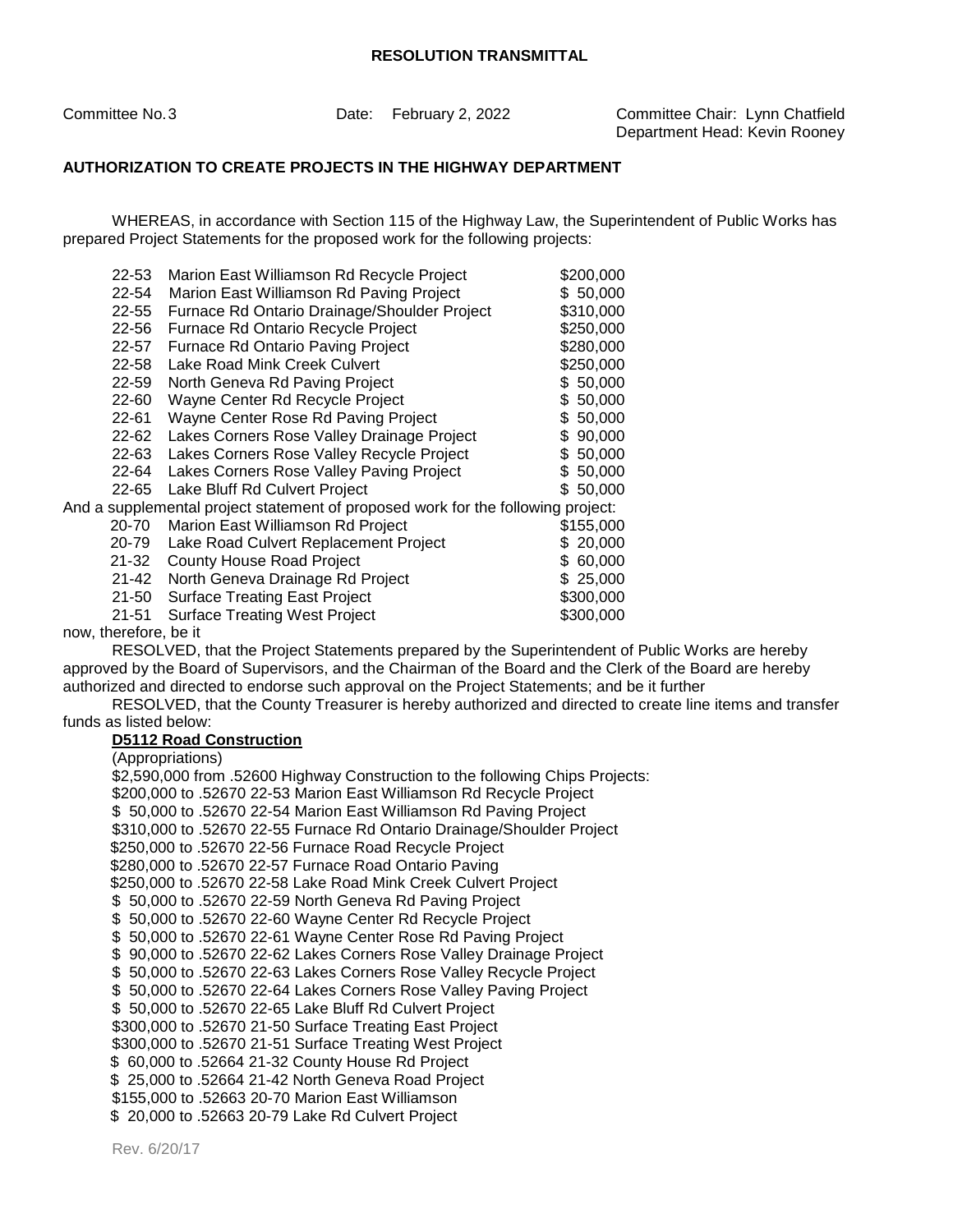| Budgeted: yes X no___ Proposed Cost: \$ 2,590,000 Reimbursed Amount \$2,590,000 County Cost | 0                                                                                                                     |
|---------------------------------------------------------------------------------------------|-----------------------------------------------------------------------------------------------------------------------|
|                                                                                             | Departmental transfer \$________________________ from Account No. ____________________ to Account No. _______________ |
|                                                                                             |                                                                                                                       |
|                                                                                             | Human Resources Office Review: yes ___ no ___ N/A ___ Signature: ___________________________________                  |
|                                                                                             |                                                                                                                       |
|                                                                                             | Standing Committee: Ayes ______ Nays ______ Date: ___________ Signature: ___________________________                  |
|                                                                                             | Clerk, Board of Supervisors                                                                                           |
| Referred to:                                                                                |                                                                                                                       |
|                                                                                             |                                                                                                                       |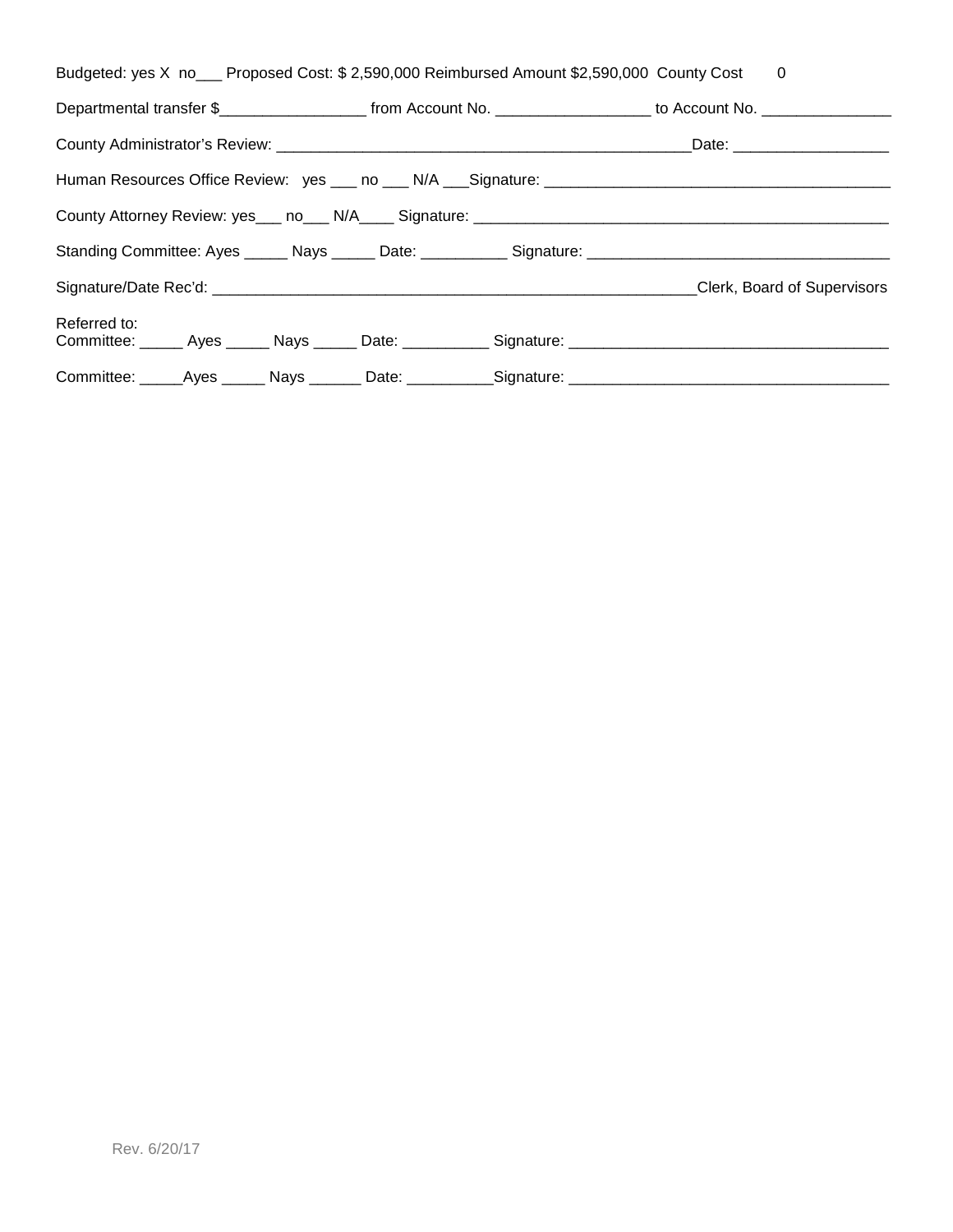Committee No. 3 Date: February 2, 2022 Committee Chair: Lynn Chatfield Department Head: Kevin Rooney

#### **AUTHORIZATION TO EXECUTE AGREEMENT WITH JOHNSON CONTROLS FOR FIRE SUPPRESSION SYSTEMS INSPECTIONS AND TESTING.**

WHEREAS, Wayne County is required to perform bi-annual inspections and testing on three FM-200 fire suppression systems located in the Public Safety Building; and

WHEREAS, the County's current contract with Johnson Controls, formally Simplex Grinnell, is set to expire on 2/28/2022; and

WHEREAS, these inspection and testing services are available from Johnson Control through NYS Contract PT68816; and

WHEREAS, Johnson Controls has provided the County a three year proposal for said services at an annual fee of \$2,400.00. now, therefore, be it

RESOLVED, that the Chairman of the Wayne County Board of Supervisors is hereby authorized and directed to execute contracts accordingly, on behalf of the County of Wayne, subject to the County Attorney's approval as to form and content with Johnson Controls for the contract period of March 1, 2022 through February 28, 2025 for Fire Suppression System Inspections and Testing for an annual fee of \$2,400.00; and be it further

RESOLVED, NYS Contract PT68816 will be used for any replacement parts or repairs needed over the duration of this contract.

| Budgeted: yes _X_ no___ Proposed Cost: ____\$7,200___Reimbursed Amount ___________ County cost __\$7.200___                              |  |
|------------------------------------------------------------------------------------------------------------------------------------------|--|
| Departmental transfer \$________________________________from Account No. ____________________________ to Account No. ___________________ |  |
|                                                                                                                                          |  |
|                                                                                                                                          |  |
| County Attorney Review: yes___ no___ N/A____ Signature: _________________________                                                        |  |
| Standing Committee: Ayes ______ Nays ______ Date: ___________ Signature: ___________________________                                     |  |
| Signature/Date Rec'd: Clerk, Board of Supervisors                                                                                        |  |
| Referred to:                                                                                                                             |  |
|                                                                                                                                          |  |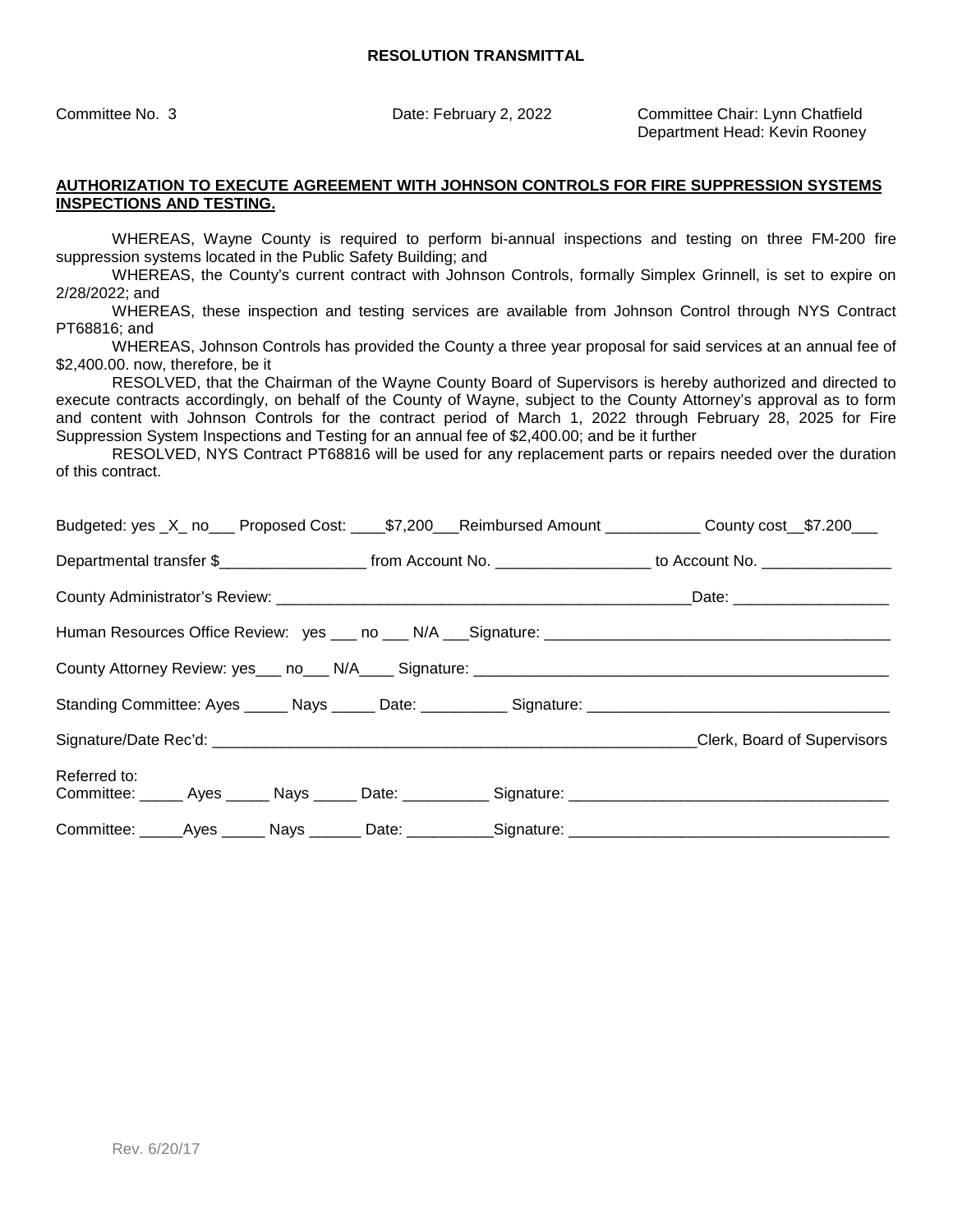Committee No. 3 Date: February 2, 2022 Committee Chair: Lynn Chatfield Department Head: Kevin Rooney

#### **AUTHORIZATION TO EXECUTE AGREEMENT WITH JOHNSON CONTROLS FOR FIRE ALARM INSPECTION, TESTING AND MONITORING SERVICES.**

WHEREAS, Wayne County is required to perform annual inspections, testing and monitoring on all fire alarm systems throughout County owned buildings; and

WHEREAS, the County's current contract with Johnson Controls, formally Simplex Grinnell, is set to expire on 2/28/2022; and

WHEREAS, The County utilizes mainly Simplex Fire Alarm systems and equipment throughout its 15 office buildings; and

WHEREAS, it is advantageous for the County to utilize Johnson Controls to perform these inspections and services as they are the only vendor authorized to make repairs on their systems and equipment; and

WHEREAS, Johnson Controls has provided the County with a three year proposal for said services at an annual fee of \$15,271.75. now, therefore, be it

RESOLVED, that the Chairman of the Wayne County Board of Supervisors is hereby authorized and directed to execute contracts accordingly, on behalf of the County of Wayne, subject to the County Attorney's approval as to form and content with Johnson Controls for the contract period of March 1, 2022 through February 28, 2025 for Fire Alarm Inspection, Testing and Monitoring services for an annual fee of \$15,271.75 and be it further

RESOLVED, NYS Contract PT68816 will be used for any replacement parts or repairs needed over the duration of this contract.

|                                                                                                                      |  | Budgeted: yes _X_ no___ Proposed Cost: ____45,815.25___Reimbursed Amount ________ County cost__45,815.25_             |
|----------------------------------------------------------------------------------------------------------------------|--|-----------------------------------------------------------------------------------------------------------------------|
|                                                                                                                      |  | Departmental transfer \$________________________ from Account No. ____________________ to Account No. _______________ |
|                                                                                                                      |  |                                                                                                                       |
|                                                                                                                      |  |                                                                                                                       |
|                                                                                                                      |  |                                                                                                                       |
|                                                                                                                      |  |                                                                                                                       |
|                                                                                                                      |  |                                                                                                                       |
| Referred to:<br>Committee: ______ Ayes ______ Nays ______ Date: ___________ Signature: _____________________________ |  |                                                                                                                       |
| Committee: _____Ayes ______ Nays _______ Date: ___________Signature: _______________________________                 |  |                                                                                                                       |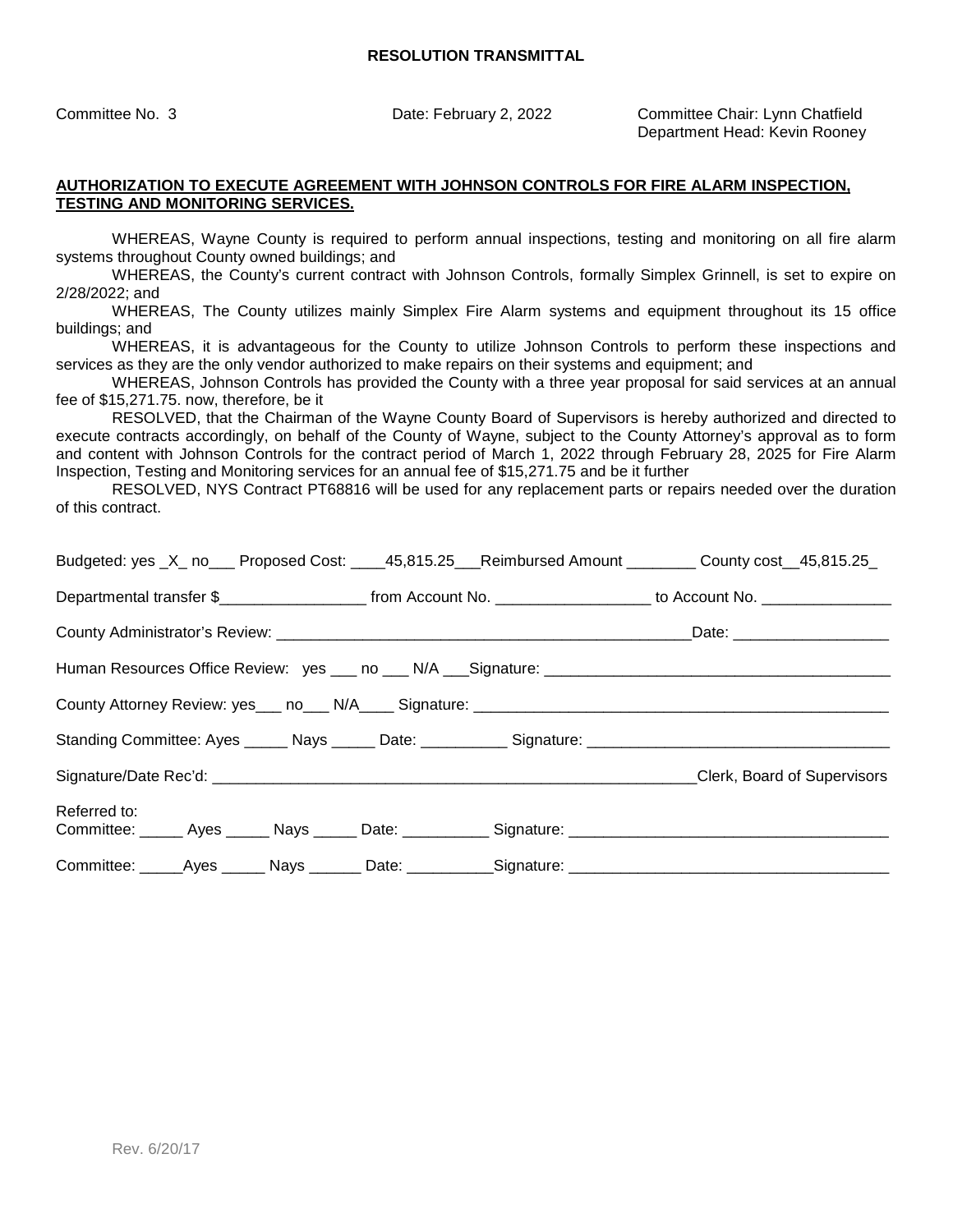Committee No. 3 Date: February 2, 2022 Committee Chair: Lynn Chatfield Department Head: Kevin Rooney

#### **AUTHORIZATION TO AMEND LEASE AGREEMENT WITH MOSAIC HEALTH FOR ADDITIONAL OFFICE SPACE AND ALLOW OFFICE MODIFICATIONS.**

WHEREAS, Mosaic Health formally Rochester Primary Care Network (RPCN) currently leases approximately 1561 sqft in the Health Services Building; and

WHEREAS, Mosaic Health has contacted the Deputy Superintendent of Public Works about some minor changes to their current area; and

WHEREAS, Mosaic Health has also requested to construct an additional 7'7" x 12'2" (92sqft) office directly adjacent to their currently space; and

WHEREAS, the new office space square footage will be taken from the current 2<sup>nd</sup> floor storage area; and

WHEREAS, Mosaic Health has agreed to pay for all design and construction costs associated with the modifications and additional space; and

WHEREAS, the Deputy Superintendent has reviewed the proposed modifications and additional space request and agrees with the proposed work; and

WHEREAS, Mosaic Health will be charged for the additional occupied square footage per the terms of the original agreement; now, therefore, be it

RESOLVED, that the Chairman of the Wayne County Board of Supervisors is hereby authorized and directed to amend the lease agreement with Mosaic Health, on behalf of the County of Wayne, subject to the County Attorney's approval as to form and content for additional office space in the Health Services Building.

| Budgeted: yes __ no___ Proposed Cost: _______\$0____Reimbursed Amount __________ County cost___\$0______________      |  |  |                                                                                                               |
|-----------------------------------------------------------------------------------------------------------------------|--|--|---------------------------------------------------------------------------------------------------------------|
| Departmental transfer \$________________________ from Account No. ____________________ to Account No. _______________ |  |  |                                                                                                               |
|                                                                                                                       |  |  |                                                                                                               |
| Human Resources Office Review: yes ___ no ___ N/A ___ Signature: ___________________________________                  |  |  |                                                                                                               |
|                                                                                                                       |  |  |                                                                                                               |
|                                                                                                                       |  |  | Standing Committee: Ayes ______ Nays ______ Date: ____________ Signature: ___________________________________ |
|                                                                                                                       |  |  | Clerk, Board of Supervisors                                                                                   |
| Referred to:                                                                                                          |  |  |                                                                                                               |
| Committee: _____Ayes ______ Nays _______ Date: ___________Signature: _______________________________                  |  |  |                                                                                                               |